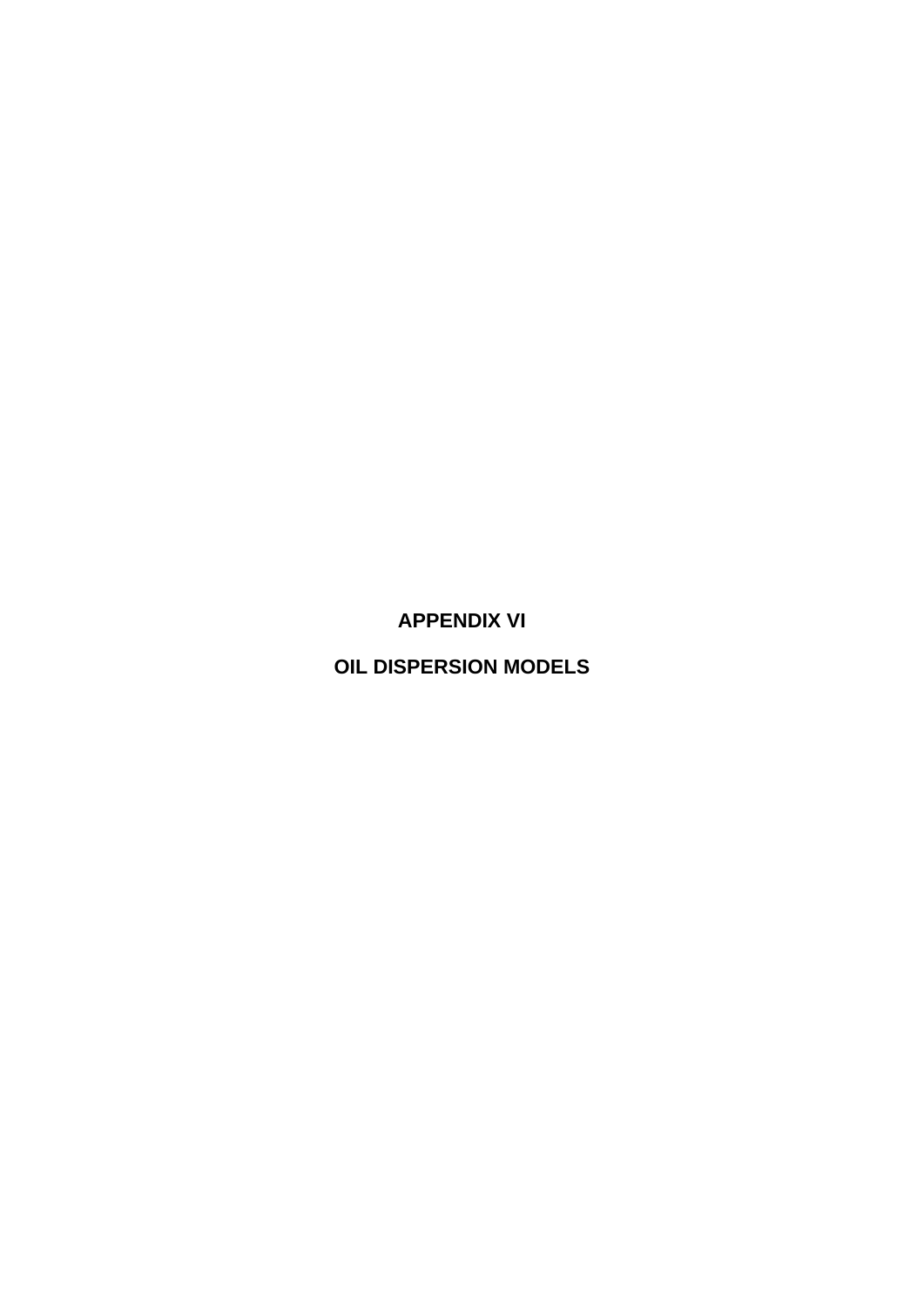

# **APPENDIX VI - OIL DISPERSION MODELS**

## **Contents**

| VI <sub>1</sub><br>VI.1.1<br>VI.1.2<br>VI.1.3                    |  |
|------------------------------------------------------------------|--|
| VI.2<br>VI.2.1<br>VI.2.2                                         |  |
| VI.3<br>VI.3.2                                                   |  |
| VI.4<br>VI.4.1<br>VI.4.2<br>VI.4.3<br>VI.4.4<br>VI.4.5           |  |
| VI.5<br>VI.5.1<br>VI.5.2                                         |  |
| VI.6<br>VI.6.1<br>VI.6.2<br>VI.6.3<br>VI.6.4<br>VI.6.5<br>VI.6.6 |  |
| VI.7                                                             |  |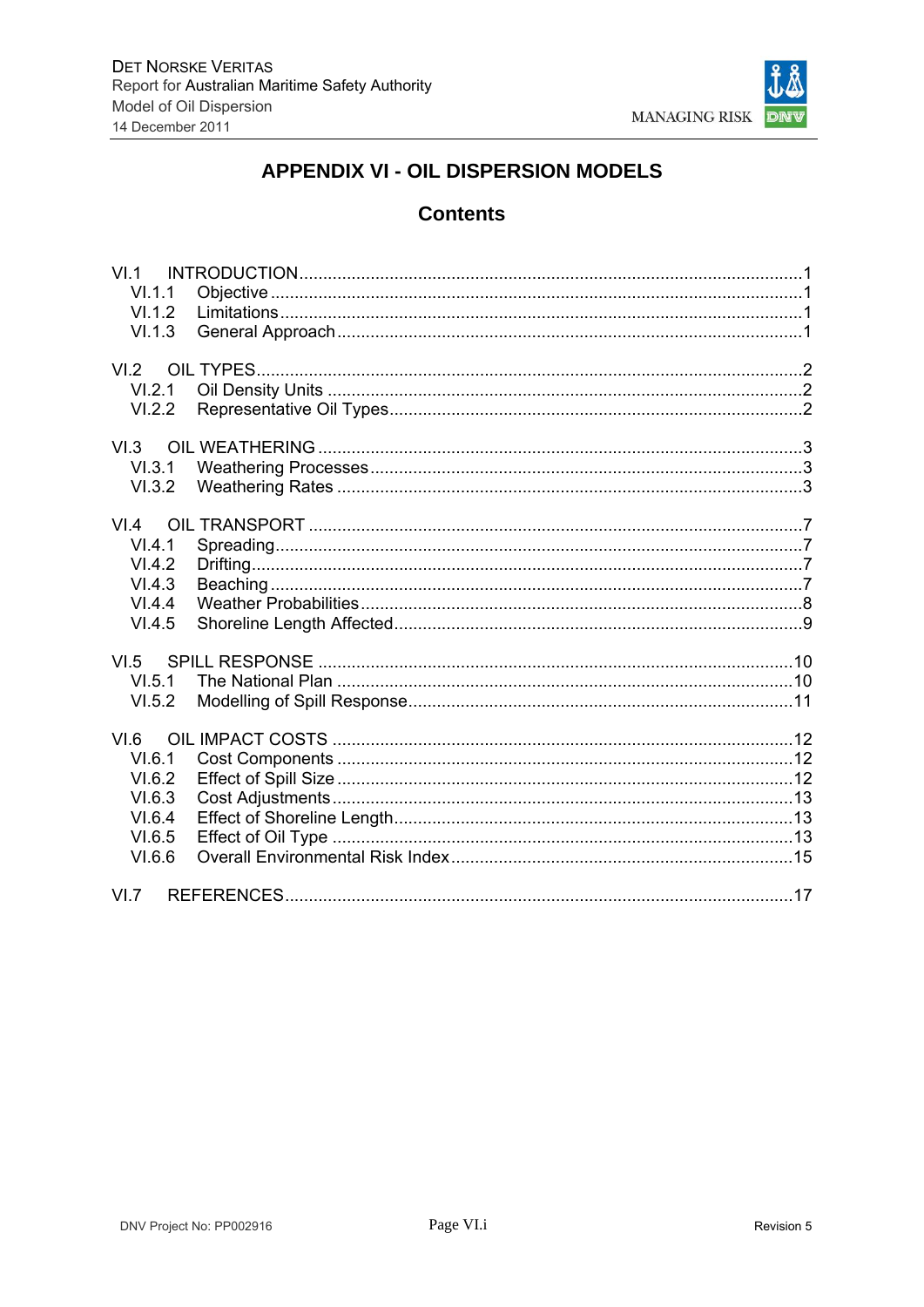

## **VI.1 INTRODUCTION**

#### **VI.1.1 Objective**

This appendix describes the models of oil dispersion at sea that are used in the project. Their aim is to quantify the probabilities that oil spills in different locations offshore will result in significant pollution ashore, in order to help convert estimates of oil spill frequencies at sea into measures of environmental risk.

#### **VI.1.2 Limitations**

The study addresses the whole of the Australia's Exclusive Economic Zone (EEZ) and Offshore Territories, including the Australian Antarctic Territory. The risks are presented as average values for approximately 120 sub-regions of the EEZ. These consist of 40 coastal segments, divided into 3 distances offshore:

- Near-shore (0-12nm)
- $\bullet$  Intermediate (12-50nm)
- Deep-sea (50-200nm)

Therefore, the probabilities must be obtained at the same level of granularity, i.e. a single average value for each of the 120 sub-regions.

In reality the transport and fate of marine oil spills is extremely complex, depending on many factors, including the size and precise location of the spill, the type of oil, the local wind, current and sea conditions, and the oil spill mitigation response. It is impractical in a widescale study such as this to model all these factors in full probabilistic detail. Estimating 120 probabilities to represent the variation across the entire Australian EEZ therefore implies extreme simplification compared to the real world. It is therefore appropriate that the probabilities are estimated on a conservative basis, i.e. tending to over-predict risks where variability and uncertainty are greatest. It is also important that the necessary degree of simplification is understood, and that the resulting probabilities are not used inappropriately outside their intended application.

#### **VI.1.3 General Approach**

The present study adopts a very simplified methodology that considers the following groups of influences on the probability of oil pollution ashore:

- Oil type (Section VI.2)
- Oil weathering in the marine environment (Section VI.3)
- Oil transport to the shore (Section VI.4)
- Oil spill mitigation response (Section VI.5)

This appendix also presents information on the impacts of different oil types and spill quantities, which are used elsewhere in the present study.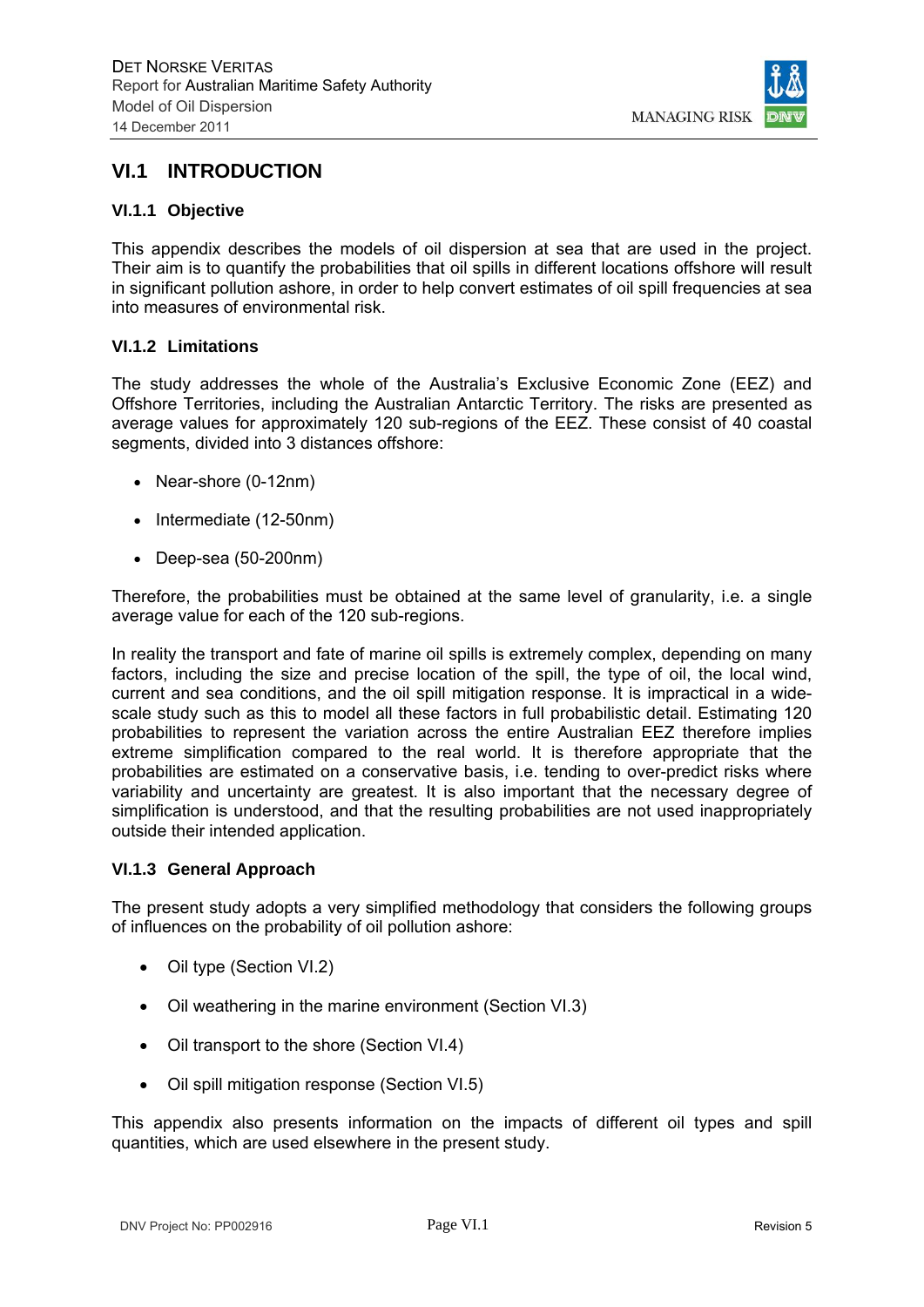**MANAGING RISK** 

## **VI.2 OIL TYPES**

### **VI.2.1 Oil Density Units**

Oil is commonly characterised by its relative lightness (since light crude oils are most valuable), measured on a scale of American Petroleum Institute (API) gravity. This is related to the relative density (or specific gravity) at  $15^{\circ}$ C as follows:

$$
SG = \frac{141.5}{API + 131.5}
$$

Oil quantities are commonly measured in barrels (bbl), which are related to the mass in tonnes (t) as follows:

$$
Barrels = \frac{Tonnes}{0.159 \cdot SG}
$$

### **VI.2.2 Representative Oil Types**

The scope of the study covers crude oil and condensate produced from offshore installations and exploration rigs, crude oil and liquid petroleum products shipped as cargo, and fuel or diesel oil used as bunkers. Other hazardous and noxious substances are excluded.

The following representative groups of oil types are used in the present study:

- Crude oil. Most crude oil produced in the Australian EEZ is light crude with API in the range 40-55, once condensates have been separated. A typical oil is taken as an API gravity of 42, equal to a relative density of 0.82. This is based on stabilised Gippsland crude, but is also equal to average refinery intake, including imported crude oil (Reece 2004).
- Condensate. The large Bayu/Undan condensate field has an API of 56, and the important condensate fraction of the North-West Shelf has an API of 62. These indicate a typical condensate relative density of 0.74.
- Volatile products. This category includes refined products such as gasoline, kerosene, aviation fuel and naphtha. Gasoline is the main product, so is used as the representative material. The average density of gasoline produced in Australia is 0.74 (Reece 2004).
- Diesel oil. This is a distillate fuel, used mainly for road vehicles and generators. It also includes marine gas oil (a pure distillate fuel) and marine diesel (a blend of diesel oil and heavy fuel oil). The average density of gas/diesel oil produced in Australia is 0.84 (Reece 2004).
- Heavy fuel oil (HFO). This includes intermediate and residual fuel oils, and marine bunker fuel that is based on residual fuel oil. For simplicity, this category also includes other refined products that are produced in much smaller quantities, including lubricating oil and bitumen. The average density of fuel oil including bunker fuel produced in Australia is 0.97 (Reece 2004).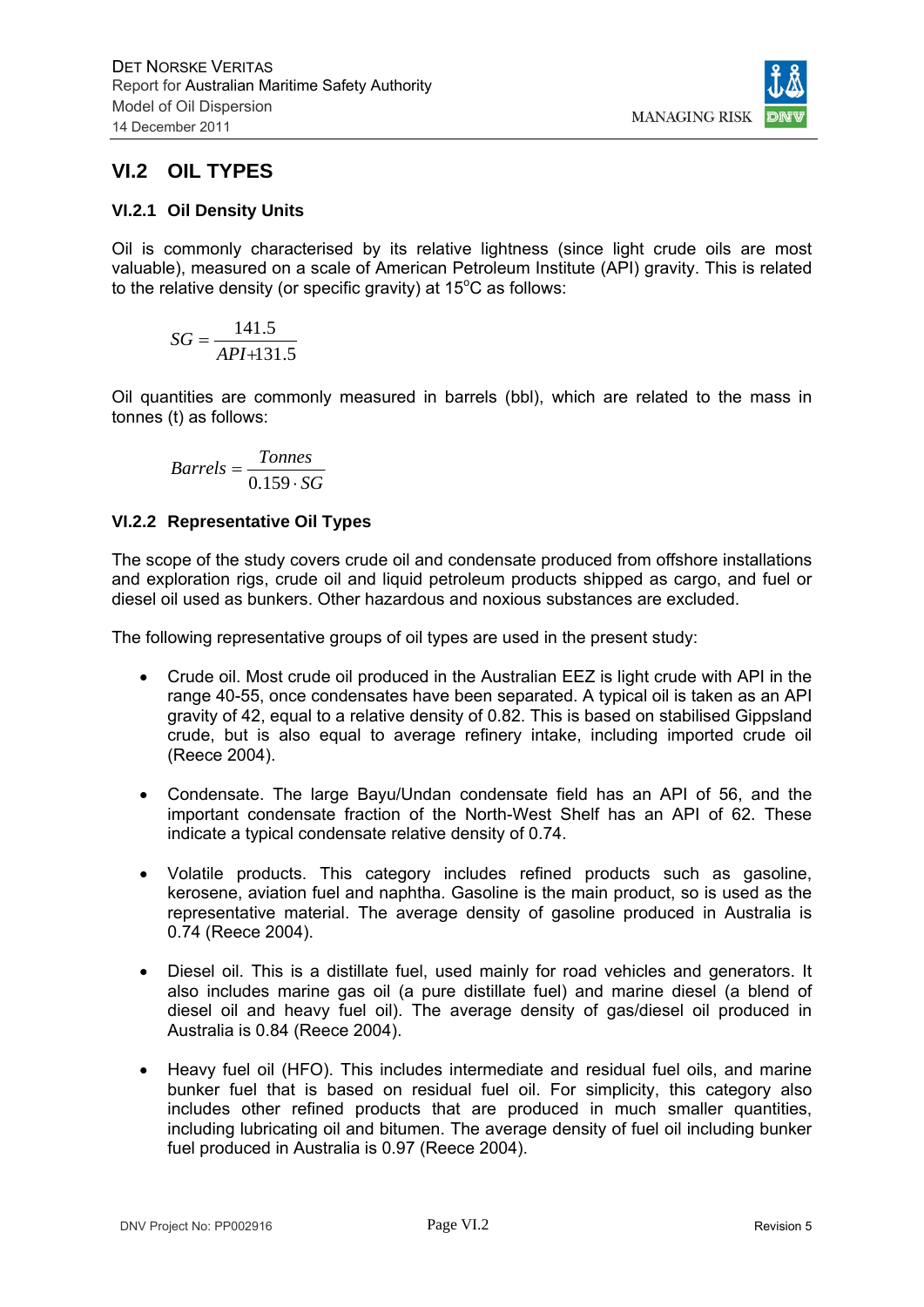

## **VI.3 OIL WEATHERING**

### **VI.3.1 Weathering Processes**

Given time, a spill of oil into the sea will reduce naturally due to weathering processes of evaporation, natural dispersion, dissolution, biodegradation and photo-oxidation. The weathering may be impeded by emulsification and sedimentation. These processes are described below.

**Evaporation** begins as soon as the oil is released. The rate of evaporation is highest for light oils. Virtually all components of  $C_{12}$  and below evaporate within 12 hours. For most crude oils this is over 50%. For condensate it is over 98%. Since the most toxic components (e.g. benzene, toluene and xylene) are among these more volatile fractions, spilled crude quickly loses its toxicity - often with a few hours. Evaporation is also accelerated by high wind speed, turbulence, and air, sea and oil temperature.

**Natural dispersion** is the dispersion of oil, under the influence of waves, into finely divided droplets below the slick. This increases the total surface area of the oil, and so speeds biodegradation. In a large spill, this dispersion reaches its maximum rate after 4-10 hours, and continues for several days. The dispersion rate depends mainly on sea state, and may produce loses in crude oil between 20% per day in a low sea state (<1m wave height) and 50% per day in a high sea state (>6m wave height) (Blaikley et al 1977).

**Dissolution** of oil into the sea water takes place early in the spill, but most hydrocarbons are not highly soluble in water, so this is a relatively minor component of weathering.

**Biodegradation** is bio-chemical breakdown of oil by bacteria, yeast and fungi able to metabolise it. The rate and extent of biodegradation depends on the abundance and variety of such organisms, the availability of oxygen and nutrients, the water temperature and the hydrocarbon composition. Dissolved or dispersed hydrocarbons degrade best.

**Photo-oxidation** is a slow process of weathering due to certain wavelengths in sunlight. It is a relatively minor component of weathering.

**Emulsification** is the formation of a water-in-oil emulsion, known as "mousse", containing 20-80% water. It may be caused by dispersed oil droplets resurfacing under wave action. Water turbulence and highly asphaltic or waxy oils seem to promote emulsification. However, even light oils and possibly condensates may form emulsions. Tests showed marine diesel oil formed an emulsion containing over 80% water after 4 hours at sea (CONCAWE 1981). Emulsions may be very stable, inhibiting biodegradation because the water trapped in the oil keeps out essential nutrients and oxygen. Early treatment of the spill with dispersants can be sufficient to prevent emulsification and permit natural weathering to continue.

**Sedimentation** is the process whereby particles of floating oil sink to the seabed. Sinking can occur as a result of adhesion of particles of sediment or organic matter. Shallow coastal waters are often laden with suspended solids, and therefore provide favourable conditions for sedimentation. Overall this is a relatively minor component of weathering.

#### **VI.3.2 Weathering Rates**

The overall weathering may be defined as the variation of the quantity of oil remaining in the slick versus time since the spill. For the present study, this has been modelled using the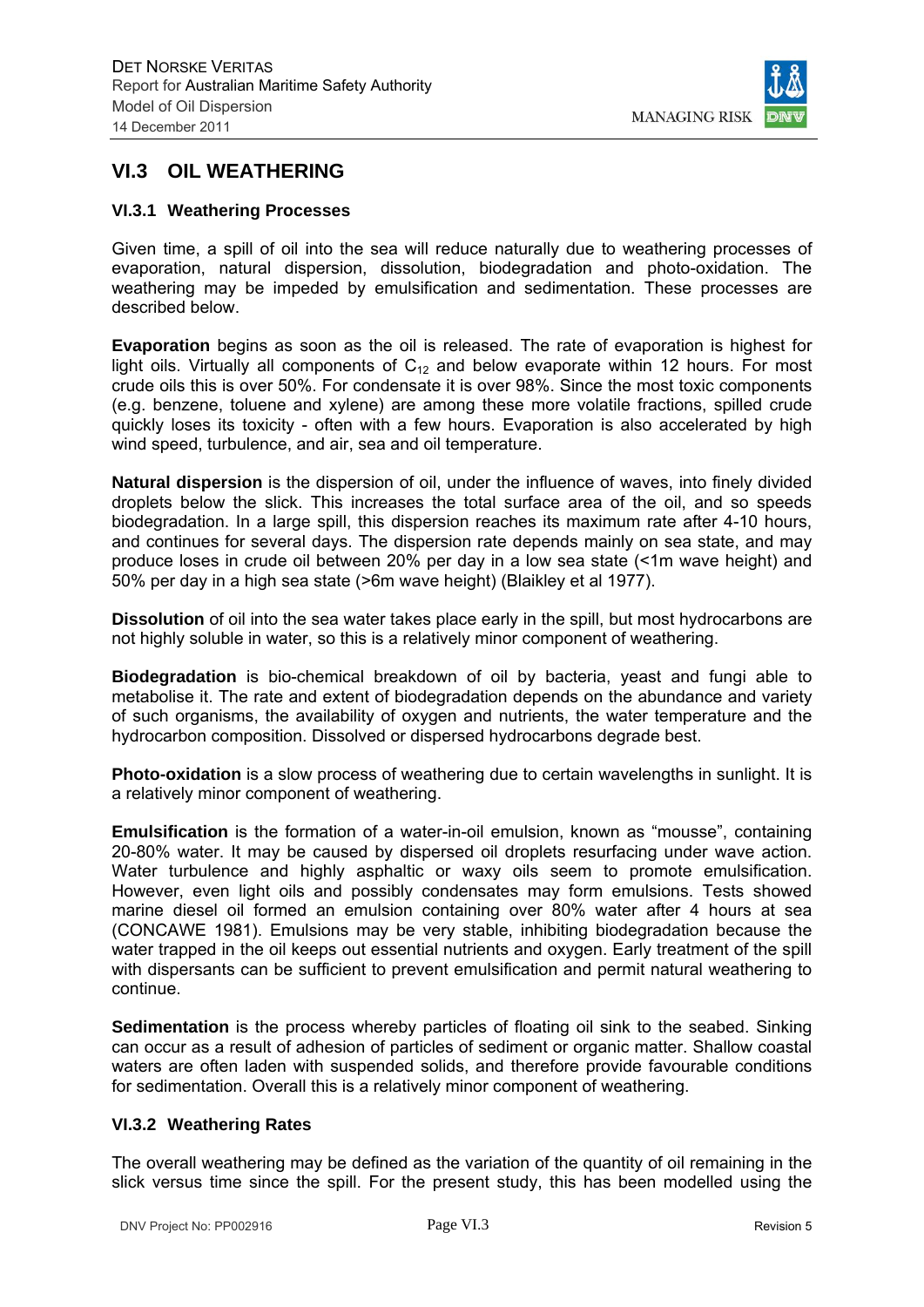**MANAGING RISK** 

program ADIOS2 (NOAA 2011). In this program, the 5 oil types (Section VI.2.2) have been represented using:

- Crude oil Gippsland crude (API 46.4, SG 0.80)
- Condensate North-West Shelf condensate (API 53.1, SG 0.76)
- Volatile products unleaded gasoline (SG 0.75)
- Diesel oil diesel/heating oil No2 (API 33.5, SG 0.86)
- Heavy fuel oil (HFO) Fuel oil No6 (bunker C) (API 33.5, SG 0.86)

The water temperature is taken as  $23^{\circ}$ C. This is the average for seas around Australia; the range is 3 to  $32^{\circ}$ C (Sea Temperature 2011).

Figure VI.3.1 gives an example weathering curve (for HFO in  $23^{\circ}$ C and 20 knot wind with associated waves.



**Figure VI.3.1 Weathering Curves for Heavy Fuel Oil** 

The variation is sensitive to many different conditions, and so for the present study it is sufficient to represent this as an exponential decay defined by a half life (H). The fraction of the original spill quantity remaining at time T after the spill is:

 $FO = 2^{-T/H}$  for T and H in consistent units, e.g. hours

In order to fit this to the data from ADIOS2, the fraction remaining  $(F_m)$  after the longest available time  $(T_m)$  is used, which in ADIOS2 is at most 120 hours. Then the half life is estimated as:

$$
H = \frac{-0.3T_m}{\log(F_m)}
$$

Figure VI.3.2 shows the fit to the ADIO2 weathering curve in the example above.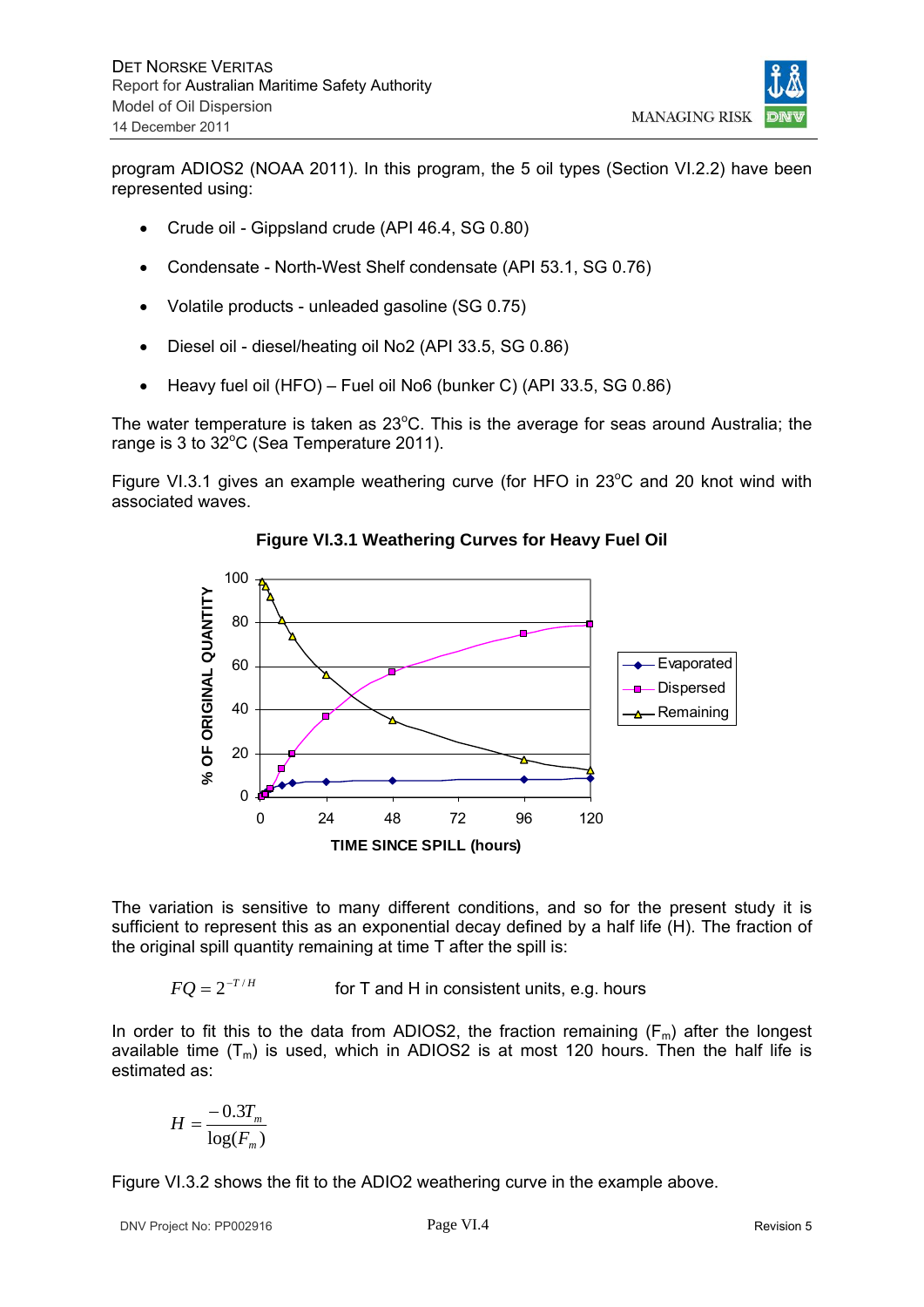

**Figure VI.3.2 Fit to Weathering Curve for Heavy Fuel Oil** 



Table VI.3.1 shows the sensitivity of the half-life for HFO to the wind speed, spill quantity and sea temperature. The greatest sensitivity is to wind speed.

|          | Wind    | <b>SEA</b> |                           |           | <b>HALF</b> |
|----------|---------|------------|---------------------------|-----------|-------------|
| QUANTITY | SPEED   | TEMP       | $\mathsf{T}_{\mathsf{m}}$ |           | LIFE        |
| (tonnes) | (knots) | (°C)       | (hours)                   | $F_m$ (%) | (hours)     |
| 100      | 5       | 23         | 120                       | 91        | 882.0       |
| 100      | 20      | 23         | 120                       | 12        | 39.2        |
| 100      | 40      | 23         | 6                         | 25        | 3.0         |
| 100      | 60      | 23         | 2                         | 25        | 1.0         |
| 1        | 20      | 5          | 120                       | 13        | 40.8        |
| 10       | 20      | 5          | 120                       | 12        | 39.2        |
| 100      | 20      | 5          | 120                       | 12        | 39.2        |
| 1000     | 20      | 5          | 54                        | 50        | 54.0        |
| 10000    | 20      | 5          | 90                        | 50        | 90.0        |
| 100      | 20      | 5          | 120                       | 70        | 233.2       |
| 100      | 20      | 10         | 120                       | 54        | 135.0       |
| 100      | 20      | 20         | 120                       | 35        | 79.2        |
| 100      | 20      | 23         | 120                       | 19        | 50.1        |
| 100      | 20      | 25         | 120                       | 12        | 39.2        |
| 100      | 20      | 30         | 40                        | 25        | 20.0        |
| 100      | 20      | 32         | 34                        | 25        | 17.0        |

**Table VI.3.1 Half-Lives for Heavy Fuel Oil** 

Table VI.3.2 shows the half-lives for the different oils and wind speeds, based on spills of 100 tonnes in sea temperature of 23°C.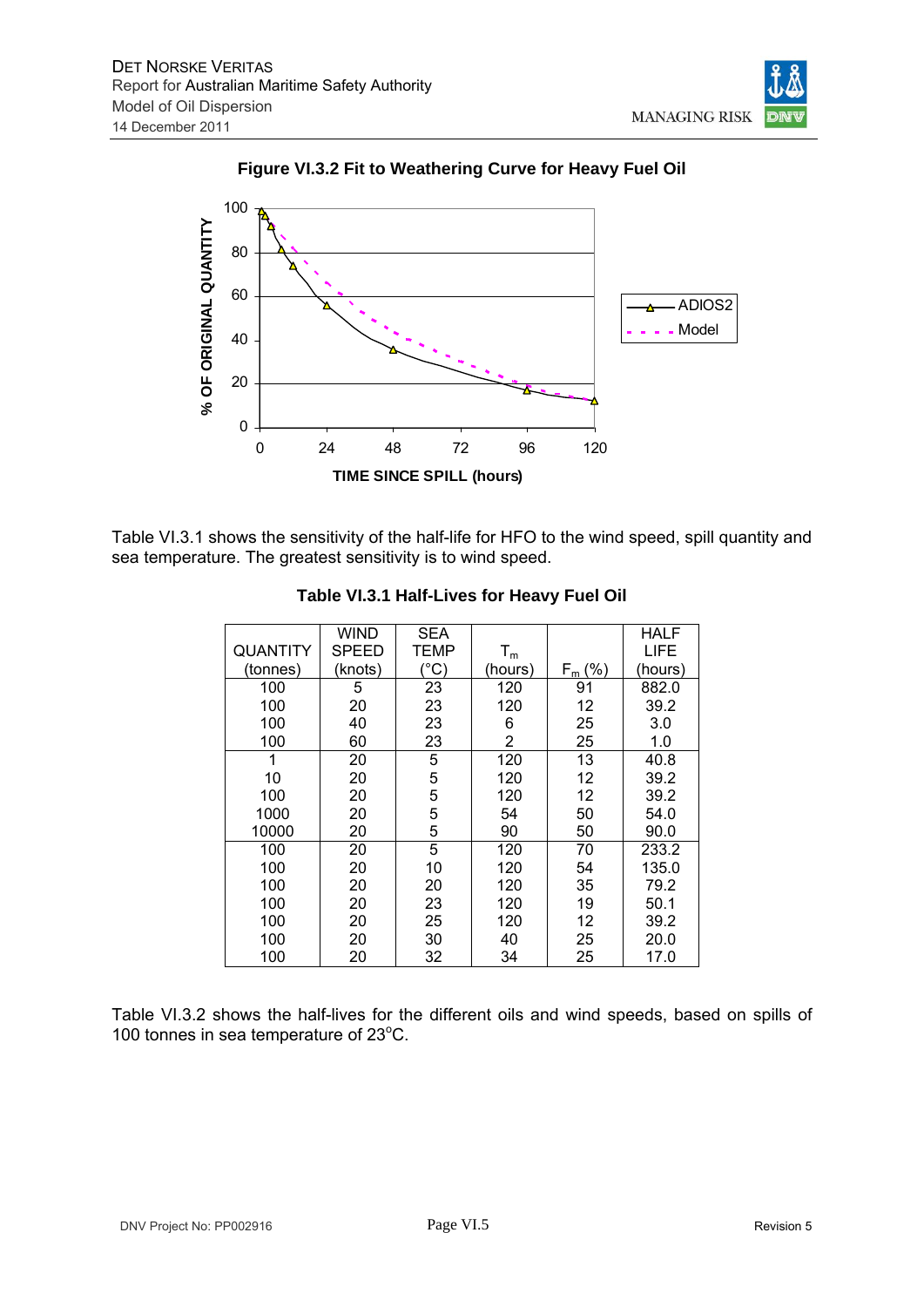

|                   | <b>CALM</b> | <b>FRESH</b> | <b>GALE</b> | <b>STORM</b> |
|-------------------|-------------|--------------|-------------|--------------|
| OIL TYPE          | (5 knots)   | (20 knots)   | (40 knots)  | $(60$ knots) |
| Crude oil         | 86.0        | 39.2         | 1.3         | 0.4          |
| Condensate        | 63.5        | 9.8          | 0.6         | 0.3          |
| Volatile products | 0.7         | 0.3          | 0.2         | 0.1          |
| Diesel oil        | 75.0        | 2.5          | 1.0         | 0.2          |
| Heavy fuel oil    | 882.0       | 39.2         | 3.0         | 1.0          |

## **Table VI.3.2 Half-Lives for Oil Types (Hours)**

This is sufficient to demonstrate that in such temperatures volatile products such as gasoline have negligible potential to survive long enough to cause pollution ashore, unless they are spilled directly onto the shore. Diesel and condensate are somewhat more affected by weathering than the light crude that is produced in Australia. Heavy fuel oil is significantly less affected by weathering than the other oils.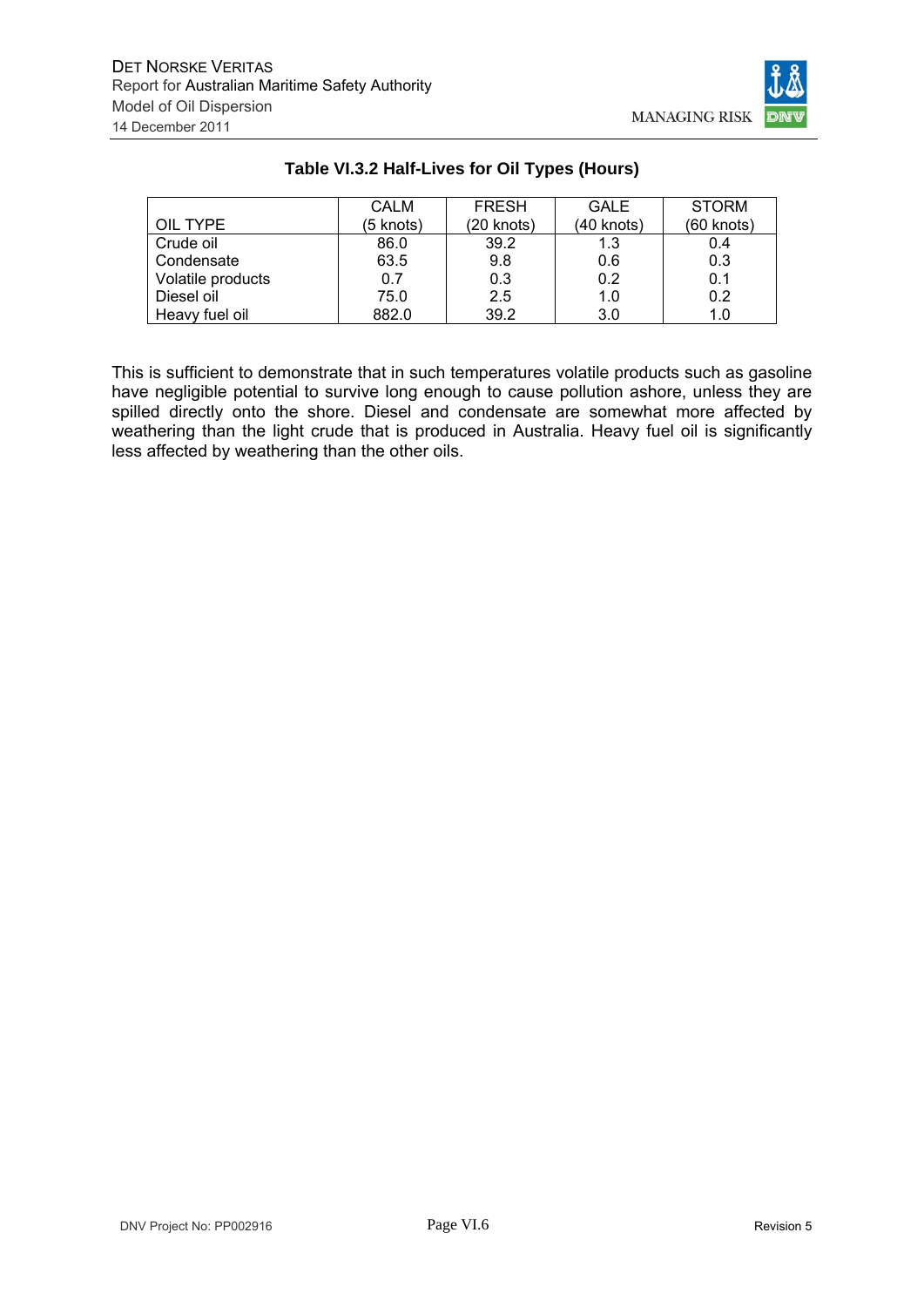

## **VI.4 OIL TRANSPORT**

## **VI.4.1 Spreading**

When oil enters the sea, it spreads out as a slick on the sea surface under the combined action of gravity and surface tension. Eventually, when the thickness has reduced to 0.1 to 0.01mm, the slick ceases to spread. This may be due to an increase in the surface tension at the water-hydrocarbon interface due to hydrocarbon fractions dissolving in the water layer beneath the slick. For a large oil spills, spreading typically ends within 7-10 days, depending on the hydrocarbon characteristics and environmental conditions. For condensate, evaporation halts the growth of the slick, typically within 1 day.

## **VI.4.2 Drifting**

In addition to spreading under gravity, the slick also drifts under the action of wind, current, waves and tide. The slick speed corresponds to approximately 3% of wind speed and 60% of current speed (Blaikley et al 1977).

Sea currents are typically parallel to the coast, and therefore have minimal influence on the probability of the oil reaching the shore.

The thick part of a slick drifts faster than the thinner parts, so the leading edge of a drifting slick contains heavy hydrocarbon accumulations. Wind and wave action tend to elongate the slick, and eventually break it into patches.

### **VI.4.3 Beaching**

The time between the occurrence of the spill and the leading edge of the slick reaching the shore  $(T_{\text{shore}})$  depends mainly on the distance offshore  $(D_{\text{zone}})$ , the component of wind velocity in the direction of the shore  $(V_{wind})$  if positive, and the slick's drifting velocity as a fraction of the wind velocity  $(RV<sub>drift</sub>)$ :

$$
T_{\text{shore}} = \frac{D_{\text{zone}}}{V_{\text{wind}} R V_{\text{drift}}}
$$

The average distances to shore for spills in each zone are taken as:

| Near-shore (up to 12 nm offshore)       | $D_{zone} = 6$ nm   |
|-----------------------------------------|---------------------|
| Intermediate waters (12-50 nm offshore) | $D_{zone}$ = 30 nm  |
| Deep sea (50-200nm offshore)            | $D_{zone}$ = 120 nm |

Four weather categories are considered, with the following representative wind speeds:

| Calm  | $V_{wind}$ = 5 knots  |
|-------|-----------------------|
| Fresh | $V_{wind}$ = 20 knots |
| Gale  | $V_{wind}$ = 40 knots |
| Storm | $V_{wind}$ = 60 knots |

The slick drift speed is taken as 3% of wind speed, as above. The times to reach the shore are then as shown in Table VI.4.1.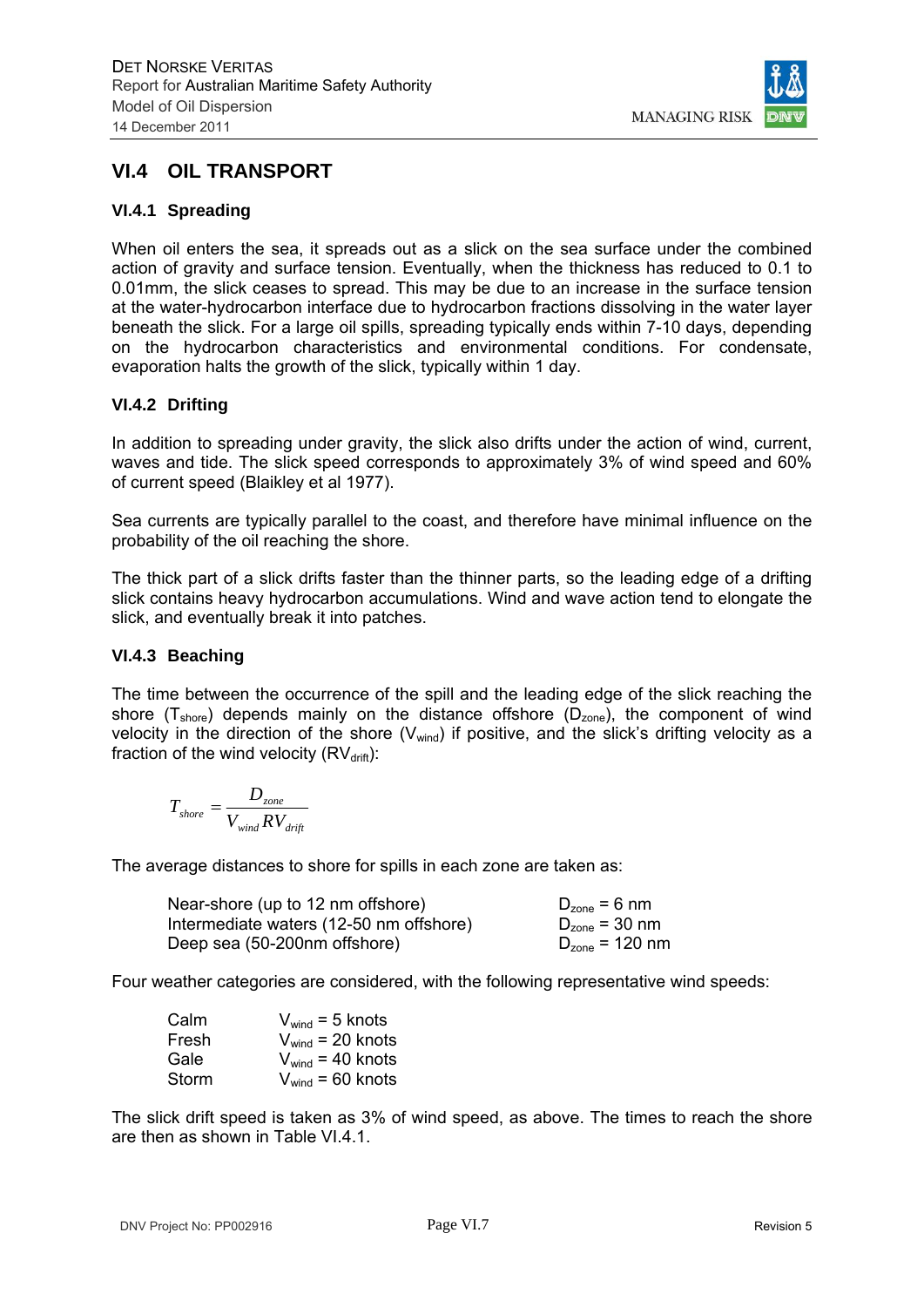

|                   | CAL M     | <b>FRESH</b> | <b>GALE</b> | <b>STORM</b> |
|-------------------|-----------|--------------|-------------|--------------|
| ZONE.             | (5 knots) | (20 knots)   | (40 knots)  | (60 knots)   |
| Near-shore zone   | 40        | 10           |             |              |
| Intermediate zone | 200       | 50           | 25          | 17           |
| Deep sea zone     | 800       | 200          | 100         | 67           |

## **Table VI.4.1 Time to Beaching (hours) for Onshore Winds**

The quantity of oil remaining in the slick at this point, and hence the quantity of oil that may be deposited on the shore, is estimated from the original spill quantity (Q) and the weathering half-life (H) as:

$$
Q_s = Q \cdot 2^{-T_{shore} / H}
$$

The probability of significant quantities of oil reaching the shore is then estimated from the probabilities of spills  $(P<sub>Q</sub>)$  in which  $Q<sub>s</sub>$  exceeds a significant amount (say, 10 tonnes). The summation takes account of the probability of the weather state (Pweather), and the conditional probability of the wind direction being towards the shore  $(P_{\text{onshore}})$  in a particular weather state:

$$
P_s = \sum_{\text{werather}} P_{\text{weather}} P_{\text{onshore}} \sum_{Q_s > 10} P_Q
$$

## **VI.4.4 Weather Probabilities**

The weather probabilities have been calculated for each sub-region from wind rose data supplied by the Bureau of Meteorology (BM 2011). No comprehensive offshore wind roses were available, so the data was selected from the nearest in a set of 36 coastal locations locations. The analysis used the full datasets from currently reporting wind stations, in order to obtain reliable weather probabilities that also reflect recent climate change.

The wind speeds were split into the categories shown in Table VI.4.2. The data gave only occurrence probabilities above 0.1% of measurements, so in most cases there were no measurements in the storm category. Therefore, the probability of wind ≥50 km/hr was split into 90% gale and 10% storm categories.

|                                 | <b>CALM</b> | <b>FRESH</b> | <b>GALE</b> | <b>STORM</b> |
|---------------------------------|-------------|--------------|-------------|--------------|
| Beaufort range                  | $0 - 4$     | $5-6$        | 7-9         | $10 - 12$    |
| Speed range (knots)             | $0 - 15$    | 16-38        | 39-47       | ≥48          |
| Typical speed (knots)           | 5           | 20           | 40          | 60           |
| Speed range in met data (km/hr) | $0 - 30$    | $30 - 50$    | 50-90       | >90          |

## **Table VI.4.2 Wind Speed Categories**

The wind directions were split into 8 groups (i.e. N, NE, E, SE, S, SW, W and NW), plus calm (i.e. no direction). There were sufficient measurements to determine the distribution of directions for the calm and fresh categories. The distributions for gale and storm were assumed to be the same as the fresh category.

Onshore wind directions were determined for the centroid of each sub-region. Directions that led towards shores more than 200nm from these points were neglected. The calm category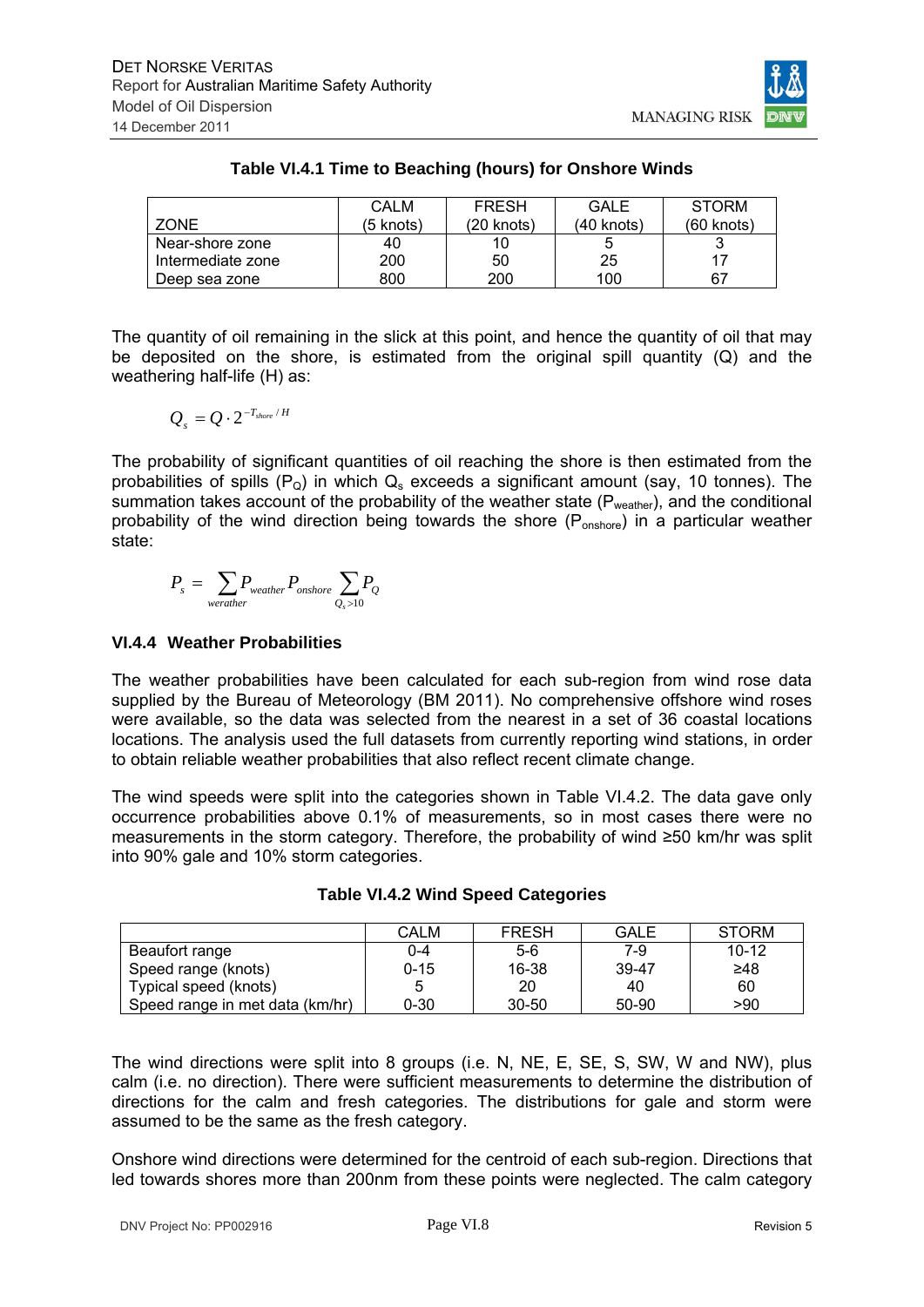

was also neglected. The conditional probability of the wind direction being towards the shore (Ponshore) in a particular wind speed category was then determined from the sum of the corresponding probabilities in the wind rose.

## **VI.4.5 Shoreline Length Affected**

The average length of shoreline affected by the oil, given that a significant quantity of oil reaches the shore, is difficult to estimate with any degree of realism, as it depends on the spreading of the slick.

In order to give an approximate indication of the length of shoreline affected, it is assumed that when the oil reaches the shore it has spread to an average thickness (t) of 0.1mm. From this the average diameter of the slick is calculated from the quantity remaining when it reaches the shore  $(Q_s)$  and its relative density (SG):

$$
D_s = \sqrt{\frac{4Q_s}{\pi \cdot t \cdot SG}}
$$
 for Q<sub>s</sub> in tonnes; D<sub>s</sub> and t in metres

The length of shoreline oiled  $(L<sub>s</sub>)$  is assumed to depend on this and the relative indentation of the shore (RI), expressed as the total shoreline length divided by the length of the territorial sea baseline in each calculation sub-region. Except in the case of island subregions, this is approximated as a straight line length between the ends of the shoreline. Then the length of shoreline oiled is:

$$
L_{s}=D_{s}\cdot RI
$$

This is important in estimating the relative impact as follows.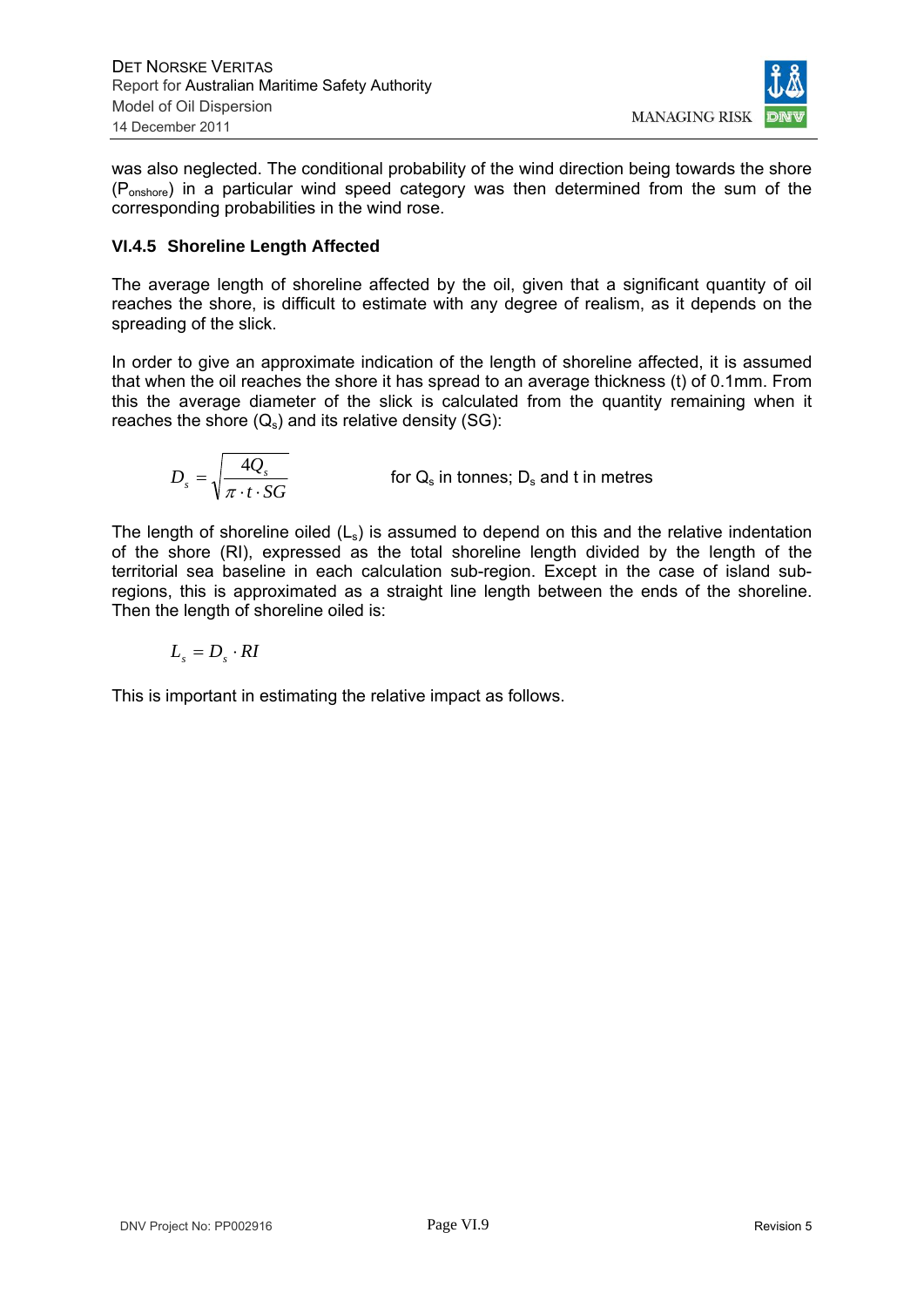

## **VI.5 SPILL RESPONSE**

#### **VI.5.1 The National Plan**

Australia's National Plan to Combat Pollution of the Sea by Oil and Other Noxious and Hazardous Substances (the National Plan) is a national integrated government and industry organisational framework for response to marine pollution incidents.

The National Plan designates competent national and local authorities, and maintains:

- National Marine Oil and Chemical Spill Contingency Plans
- Detailed state, local and industry contingency plans
- Strategically positioned response equipment
- A national training program, including conducting regular exercises.

The National Plan is supported by the National Maritime Emergency Response Arrangements (NMERA). NMERA provides a minimum level of maritime emergency towage capability around the Australian coastline and appoints a single national decision maker to coordinate a response to a maritime casualty.

Spill response approaches may include:

- Booms and skimmers to contain or recover the oil, if wind, current and sea conditions are favourable.
- Sorbent materials to complement booms and skimmers if the spill is small.
- Chemical dispersants, if environmental conditions are favourable. The National Plan includes a Fixed Wing Aerial Dispersant Capability (FWADC), using large agricultural aircraft with a dispersant capacity of 2200-3600 litres. Their locations are:
	- o Ballarat, Victoria
	- o Adelaide, SA
	- o Ballidu, WA
	- o Batchelor, NT
	- o Emerald, Queensland
	- o Moree, NSW

Each aircraft is available to fly with a maximum of 4 hours notice. Helicopters may also be used for dispersant spraying inshore.

• Natural biodegradation, which is often the most appropriate approach.

The National Plan holds a wide range of response equipment at all major ports. Equipment provided by AMSA is generally targeted at larger spills (Tier 2 and 3, i.e. over 10 tonnes). This is complemented by equipment held by port authorities for Tier 1 spills (i.e. below 10 tonnes), individual oil and chemical companies and by the Australian Marine Oil Spill Centre stockpile in Geelong. Types of equipment include oil spill control booms of varying types and sizes, self-propelled oil recovery vessels, static oil recovery devices and sorbents. A range of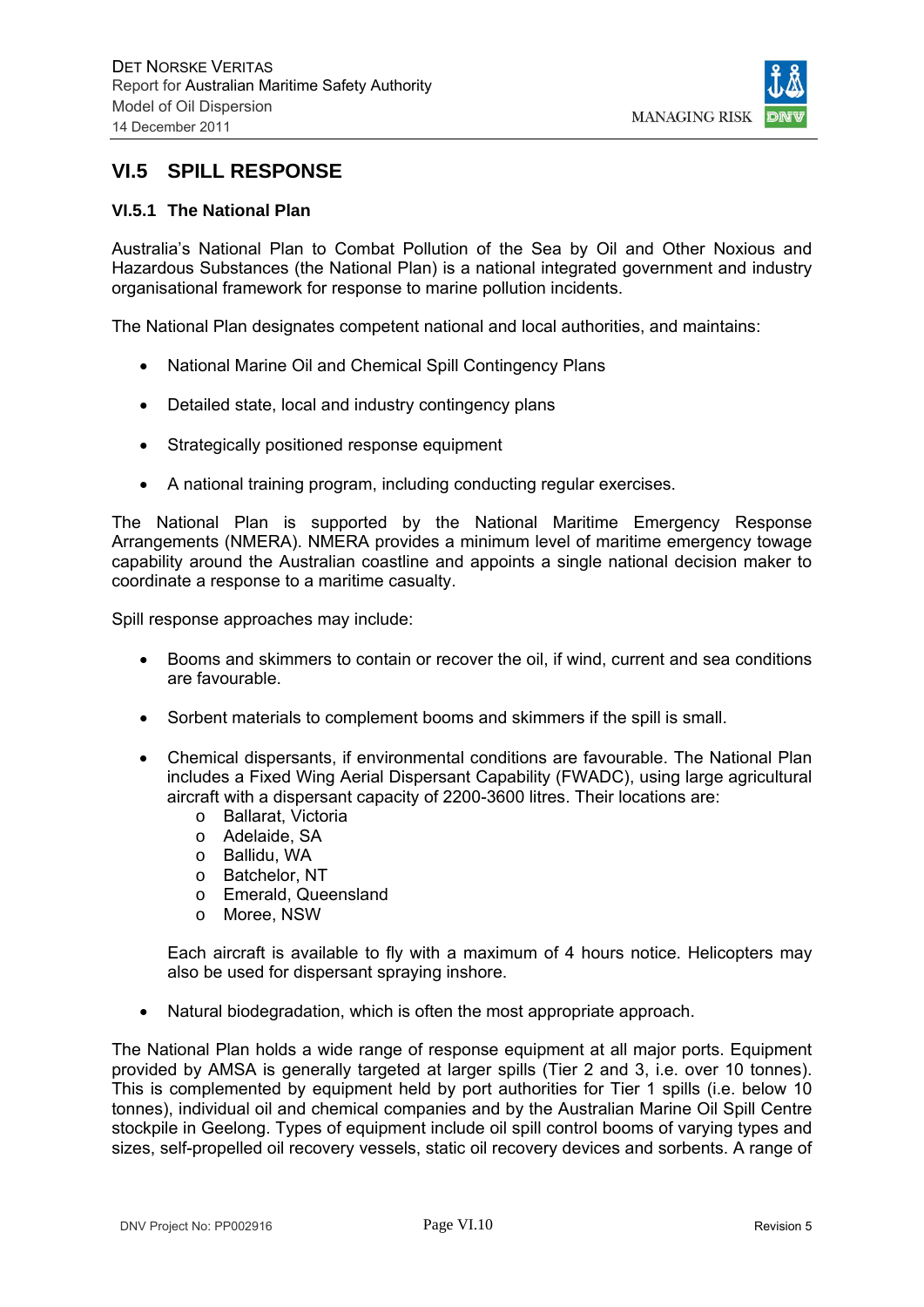

storage devices including free standing tanks and towable storage bladders and bags complement recovery devices.

A computer-based Oil Spill Trajectory Model (OSTM) is used to simulate and predict the movement of oil spills. The information assists decision-making on response measures.

The National Plan Oil Spill Response Atlas (OSRA) is a computer-based digital mapping system that allows operators to overlay various types of data to identify biological, cultural, geomorphological and socio-economic resources and how a marine pollution incident may impact these resources.

### **VI.5.2 Modelling of Spill Response**

Since the model of oil spill risk is to be used to inform the planning of response measures, it is necessary for any modelling of oil spill response to be optional, rather than embedded. Then the model can be used to show the benefits of additional measures in terms of reductions in environmental risk.

However, the oil spill risk model has been optimised to show the national distribution of risk, and uses models that are too crude to give reliable estimates of the impact of most response measures.

AMSA advised that the most important response measure to be modelled is FWADC, since this has a realistic potential to prevent large oil spills reaching the shore.

The necessary time for FWADC to arrive  $(T_{air})$  depends on the distance from the FWADC airfield to the slick ( $D_{air}$ ), the aircraft speed ( $V_{air}$ ), and the time taken to mobilise the aircraft  $(T_{\text{mob}})$ :

$$
T_{air} = \frac{D_{air}}{V_{air}} + T_{mob}
$$

A typical aircraft speed is taken as 120 knots. The average time to mobilise the FWADC is taken as 2 hours. The maximum distance of deployment from the FWADC airfield is taken as 250nm.

The criteria for use of FWADC are complex, and not suitable to represent in detail in the present model. As a simple representation, it is assumed that FWADC is used if all the following criteria are met:

- Coast near to oil spill is within FWADC deployment range (i.e.  $D_{air}$  < 250nm).
- Oil spill does not reach coast before FWADC arrives (i.e.  $T_{\text{shore}} > T_{\text{air}}$ )
- Oil type is suitable for dispersant application (assumed to be crude oil or diesel only).

The effect of dispersant application is modelled as an 85% reduction in the quantity remaining in the slick, based on an 80-90% reported effectiveness of dispersant applications in oil spills (Etkin 2000).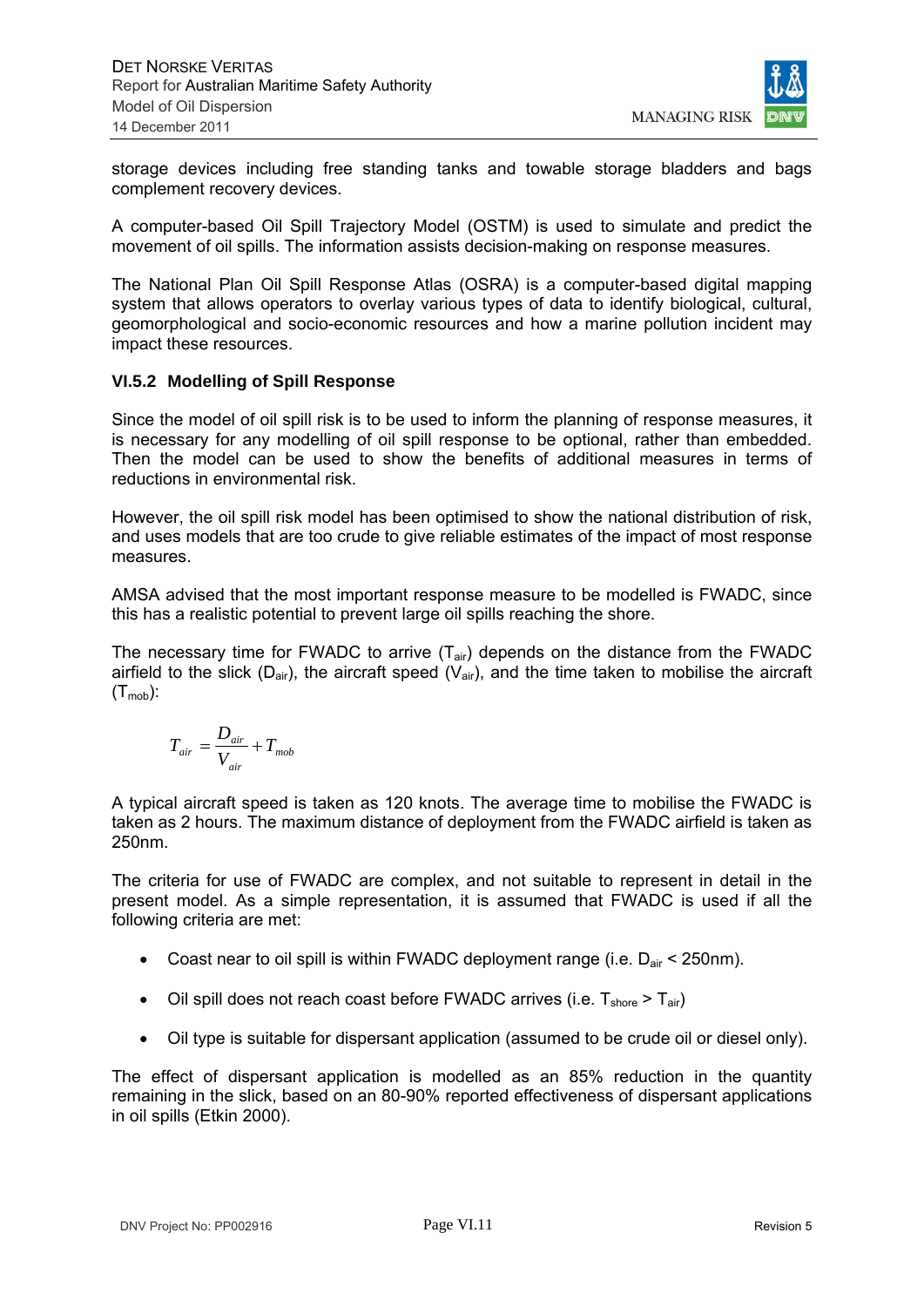

## **VI.6 OIL IMPACT COSTS**

### **VI.6.1 Cost Components**

In principle the following components are included in the cost estimates (although in practice they are not all comprehensively included):

- Clean-up costs expenditure on recovering or dispersing oil at sea and clean-up of affected shoreline, including disposal of recovered product.
- Commercial losses actual compensated losses plus estimated value of damage to social resources.
- Environmental damage estimated value of damage to natural resources.

The costs do not include:

- Cost of repair or replacement of the ship
- Lost revenue to the shipowner
- Punitive fines
- Capital value of lost oil

#### **VI.6.2 Effect of Spill Size**

In general, larger spills have larger costs. However, the clean-up cost of an oil spill is not linearly related to the spill quantity. In fact, the clean-up cost per tonne is negatively correlated with spill size. This is because of economies of scale in spill response (Etkin 2000).

Figure VI.6.1 shows the estimated cost per tonne for oil spills (costed in 2009 US\$) adopted by the 62<sup>nd</sup> session of the Marine Environment Protection Committee (MEPC 2011). Although this is based mainly on clean-up costs, it has been adopted by MEPC as a cost to avert a tonne of oil spilled (CATS) when evaluating risk control options, and is therefore a suitable estimate of total costs for this study. The possibility that MEPC incompletely estimated natural resource damage therefore becomes one of the uncertainties of this study.



#### **Figure VI.6.1 Oil Spill Costs per Tonne**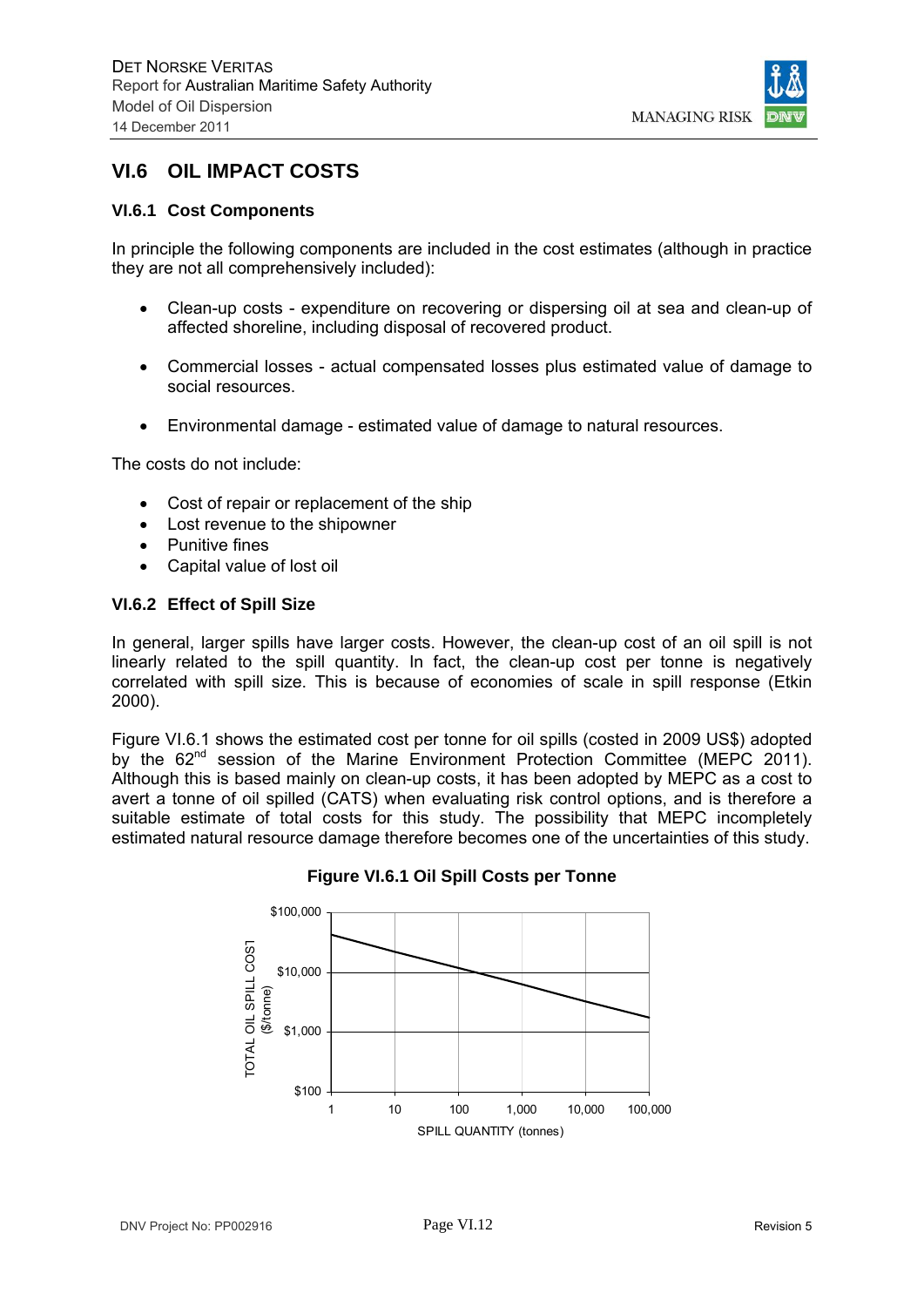

The variation of cost  $(C)$  with spill quantity  $(Q)$  is defined by the following cost function:

 $C = 423010^{-0.7223}$  for C in \$ and Q in tonnes

### **VI.6.3 Cost Adjustments**

The costs above are in US dollars, whereas the results of this study are required in Australian dollars. The conversion has varied but is currently approximately A\$1 = US\$1, so the two currencies are treated as equivalent.

Clean-up costs are sensitive to the labour costs, clean-up standards and liability standards in the country where the spill takes place. They are also affected by the environmental sensitivity and logistic costs of the specific spill location. Vanem et al (2008) estimated that on average clean-up costs in the Oceania region which was dominated by spills in Australia) were 0.43x global average. This is based on costs reported by Etkin (2000), and is sensitive to the costs of a few incidents in this region prior to this date. No such modification is recognised by MEPC (2011), so this is neglected in the present study.

Clean-up costs are also very sensitive to the response strategy. However, it is not appropriate to model these in the present study, which aim to quantify the average risk, which is assumed to involve different response strategies as appropriate for the individual spills.

#### **VI.6.4 Effect of Shoreline Length**

The length of shoreline affected by the oil spill has a significant positive effect on the cleanup cost per tonne. The cost of spills affecting shore length  $L_s$  relative to the cost  $C_0$  of cases with virtually no shoreline affected is estimated as (Etkin 2000):

$$
C_s = C_o \left( 1 + 8 \frac{L_s}{1000} \right) \qquad \text{for } L_s \text{ in metres}
$$

These are clean-up costs per tonne, including the whole clean-up (not just the shoreline response). The spill quantities may refer to the total quantities spilled, not just the quantity reaching the shore, but this is not clear in the original source.

In the model of shoreline length affected (Section VI.4.4),  $L_s$  is proportional to  $Q_s^{0.5}$ . Hence  $C_s$  is almost proportional to  $Q_s^{0.5}$ . It is counter-intuitive that  $C_s$  should be less sensitive to Q than the overall cost, so it is preferable to assume all cost effects are proportional to  $Q^{0.72}$ .

#### **VI.6.5 Effect of Oil Type**

The oil spill cost is significantly influenced by the type of oil. Table VI.6.1 gives average clean-up costs for different oil types (Etkin 2000). The overall average is not given, but is assumed to be similar for average crude oil, which is the most common type. Gasoline is not listed because it often requires little or no clean-up.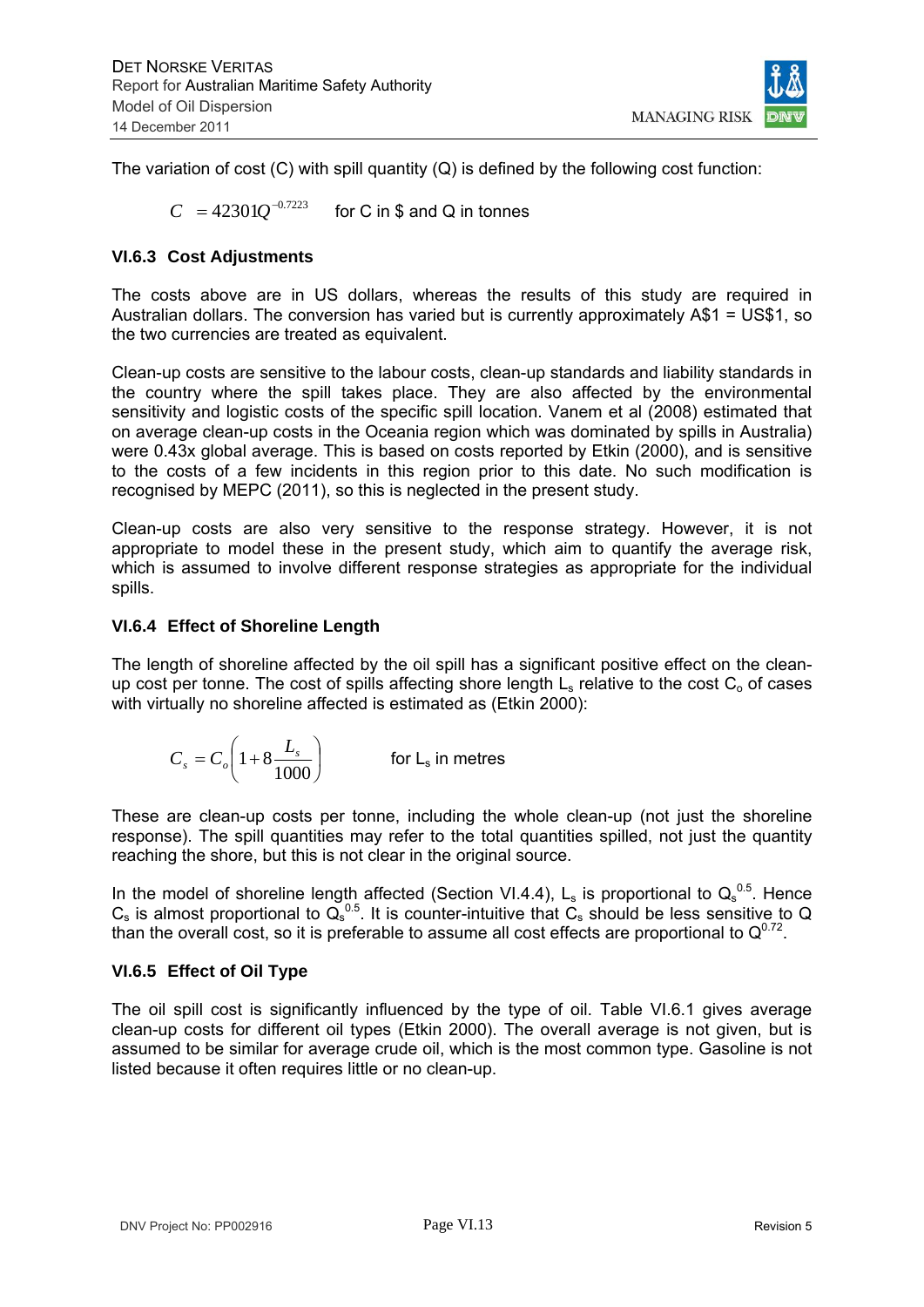

| šК<br>RI<br>C, |  |
|----------------|--|
|                |  |

|                | <b>CLEAN-UP</b> | <b>RELATIVE</b> |
|----------------|-----------------|-----------------|
| OIL TYPE       | COST(\$/te)     | COST            |
| Heavy crude    | \$8,541         | 1.18            |
| Average crude  | \$7,250         | 1.00            |
| Light crude    | \$4,266         | 0.59            |
| <b>Diesel</b>  | \$2,308         | 0.32            |
| Heavy fuel oil | \$16,952        | 2.34            |

### **Table VI.6.1 Oil Spill Clean-up Costs per Tonne**

The differences are partly due to the more rapid weathering of lighter oils, which have already been modelled above. However, oil type does affect the cost once oil reaches the shore, and therefore the relative cost  $C_T$  is included in the cost model below. These differences are important in the future spill risk predictions when considering a possible phase-out of heavy oil and a bunker fuel. Further consideration is therefore given as follows.

The difference between heavy fuel oil and diesel is that diesel has average clean-up costs 7 times less than heavy fuel oil. Another analysis (DNV 2001), which takes account of the different spill sizes, shows an even greater difference, with diesel having average clean-up costs 20 times less than heavy fuel oil spills of the same size.

This is consistent with ITOPF (2010), which states:

"Oil type is one of the most important factors governing cleanup costs. In general, the more viscous, sticky and persistent the oil, the more difficult and costly the cleanup is likely to be, all other factors being equal. Spills of light refined products (e.g. gasoline and diesel) do not normally require a cleanup response. They may be toxic in the short term and require careful monitoring, but because of their high volatility, they do not persist on the sea surface for any significant time. Instead, due to rapid evaporation of the "light end" components and the speed with which they disperse and dissipate naturally, especially in rough seas, spills of light hydrocarbons do not result in long, expensive cleanup operations. At the other end of the spectrum are the highly persistent heavy crude oils and heavy fuel oils which are normally very viscous and have only a small proportion of volatile components. Because they do not breakup easily and often emulsify into persistent mats of oil, these oils have the potential to travel great distances from the original spill location and can cause widespread contamination of coastlines. They are difficult to clean up at sea, in coastal waters and on shorelines. As a consequence, cleanup is invariably long, resource- and manpower- intensive, and therefore, costly."

The relative impacts of fuel types on sensitive environments (e.g. coral reefs) may differ from the world average data above, because toxicity may be more important there. Furthermore, the clean-up costs above reflect the fact that persistent oils give more opportunities for prolonged clean-up than volatile oils, and may not reflect the natural resource damage from the different oil types.

#### GBRMPA (2011) advised:

"GBRMPA considers that in many circumstances a spill of marine diesel is of greater environmental consequence than a spill of heavy fuel oil... Bunker fuels (HFOs) are more persistent with higher quantities of residues on the water surface and on shorelines and have greater potential to smother wildlife and habitats but MDOs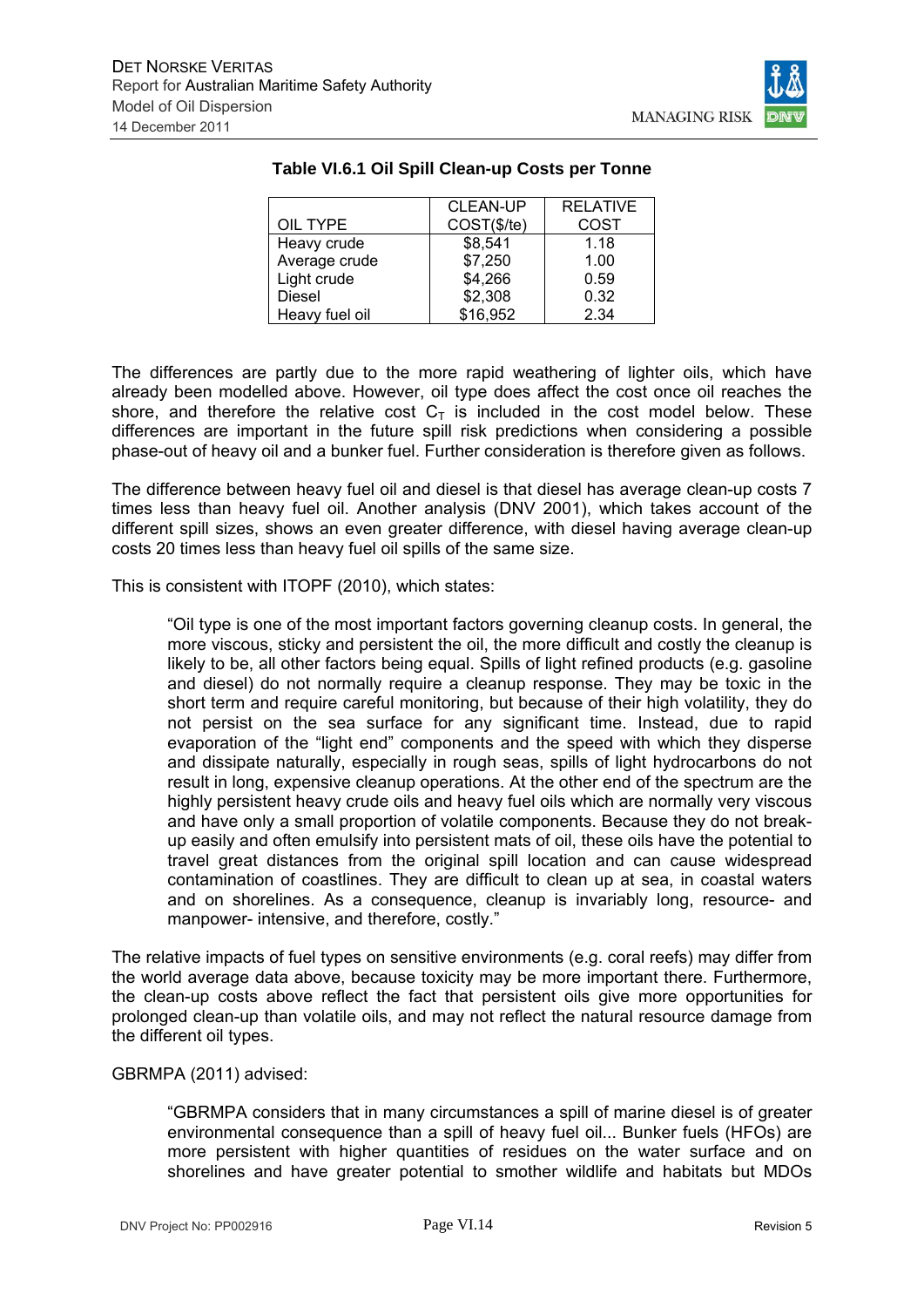

(marine diesel oil) are considerably more toxic, with a high potential to bioaccumulate, have high water solubility and a higher potential to naturally entrain into the water column than HFOs."

#### AMSA (2011) advised:

"The impacts of diesel and HFO on a coral reef environment seem to me to be an apples and oranges issue. It all depends on so many factors that any comparison may be meaningless. For example, if the spill occurred over an emergent coral reef: (much of the following is based on supposition and conversation):

- Diesel has a shorter half-life but is more acutely toxic in the early phases of the spill and disperses into the water column more quickly and thoroughly, with the potential to act more like a coral "herbicide" over a relatively tight and constrained area. But the effects will be far less persistent and there should be no latency or long-term effects, and so coral re-colonisation should occur in the same manner as after storm damage.
- HFO will weather more slowly, mix less in the water and potential spread over a wider area before weathering – more of it will be available longer for its type of impacts to arise. However, anything it sticks to will suffer less toxic effects, but more smothering, with potentially a blanket effect. There is no response to this other than mechanical cleaning, which for coral seems to make the cure worse that the cause. Re-colonisation should be retarded under these conditions as the asphaltenes will create a "road surface" layer, which may retard growth from below, but provide a possibly suitable substratum for new settlement"

Detailed comparison of the costs of spills of fuels of different types is beyond the scope of the study. Nevertheless, the above discussion is sufficient to conclude that the world average costs may be misleading, and that it is possible that in some environments there may be little difference in spill costs between the oil types.

## **VI.6.6 Overall Environmental Risk Index**

The overall environmental risk index (ERI) is defined as:

$$
ERI = \sum_{spills} FC_U \left[ Q^{0.72} ESI + P_s Q_s^{0.72} ESI_s \right]
$$

The exponent 0.72 and the unit cost  $C_{\text{U}}$  = \$42,300 are rounded values from MEPC (2011).

In practice, to make the spill rate explicit and take account of the oil type, this is calculated as:

$$
ERI = \sum_{spills} FQ(C_U C_T C_Q)ESI(1 + C_s)
$$

Here,  $C_T$  is the relative cost for the specific oil spill type from Table VI.6.1.

The relative cost for the spill quantity  $(C<sub>Q</sub>)$  (i.e. the cost per tonne for the spill divided by cost of a 1 tonne spill) is calculated as: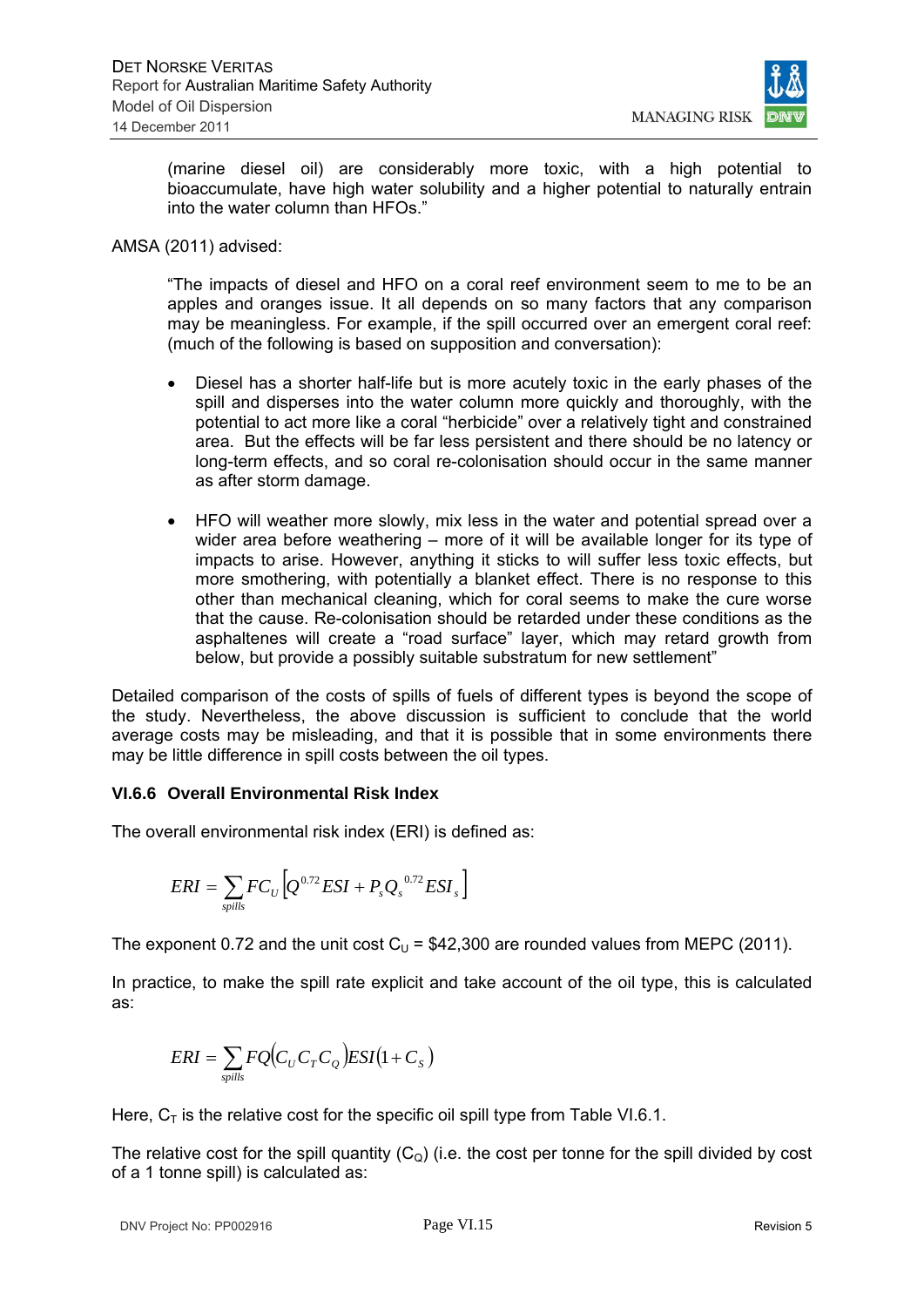



The relative cost of oil spills that drift onto the shore (i.e. the extra cost of the oil on shore as a fraction of the total cost if none reached the shore), is defined as:

$$
C_s = \frac{R_s}{R} C_{Qs} \frac{ESI_s}{ESI}
$$

The fraction of oil that reaches the shore is defined as:

$$
\frac{R_s}{R} = \frac{\sum_{spills} FP_s Q_s}{\sum_{spills} FQ}
$$

ERI is intended to be proportional to the total oil spill cost, if measured in units of A\$million. However, because it is not at present possible to estimate such costs accurately, it is appropriate to use the name ERI rather than oil spill cost.

The strengths and weaknesses of this metric are discussed in Sections 2.7 and 2.8 of the main report. The method of using it in practice, taking account of its limitations, is proposed in Section 2.9 of the main report.